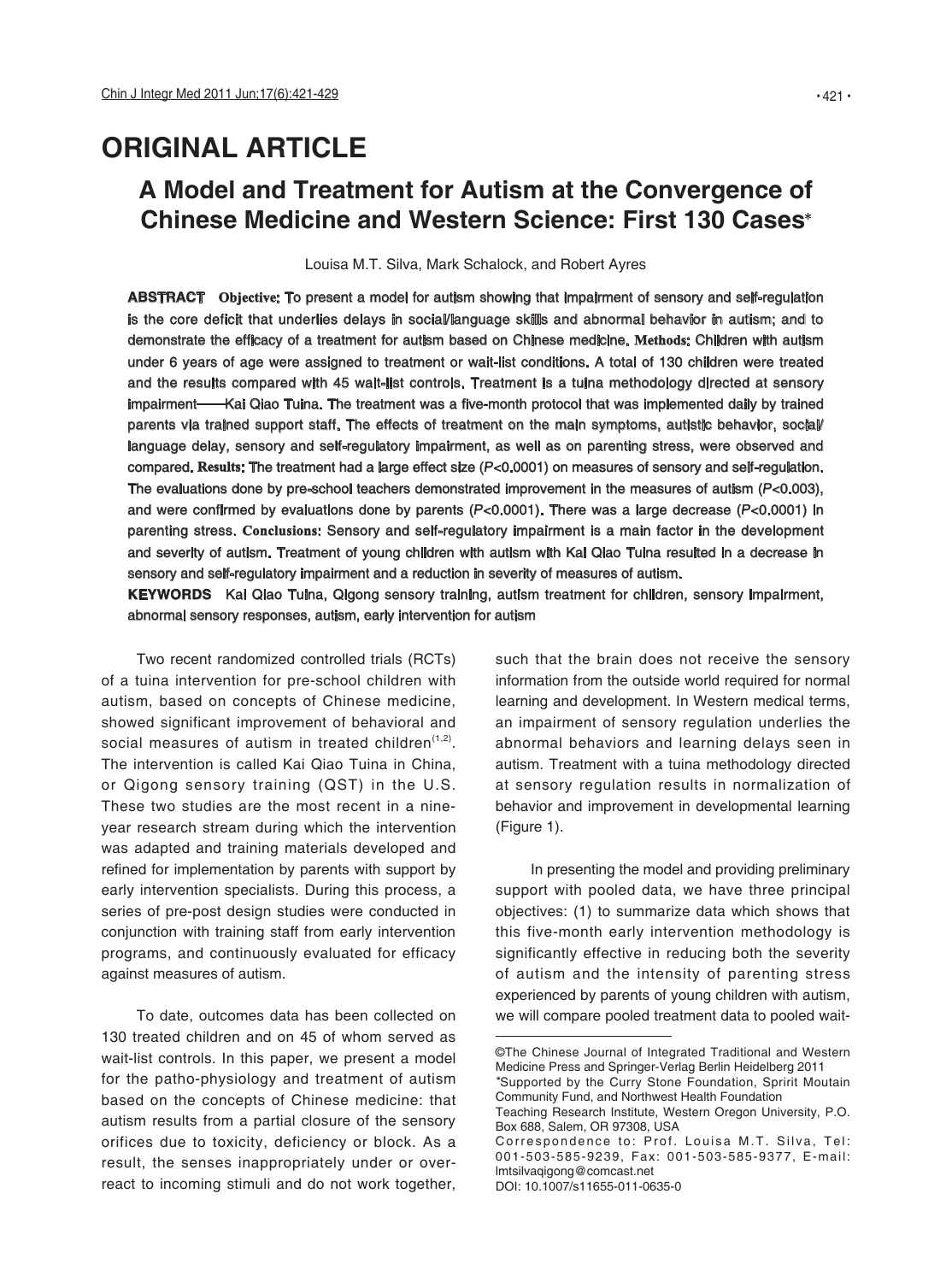

**Figure 1. Mode for Autism**

list control data; (2) to emphasize that this intervention is able to target sensory regulation regardless of the severity of autism, we will present an analysis showing no statistical difference in treatment outcome between high and low functioning children and discuss the limitations of our analysis; (3) to demonstrate that improvement in sensory function occurs with a decrease in severity of autism symptoms, and that there is still more improvement to be had after five months of treatment, we will present an analysis of the correlations between parent measures of sensory regulation and autism composite scores as a result of the following treatment. In contrast, attempts to correlate severity of autism with a proposed measure of regulation, vagal tone $(3)$ , proved unsuccessful in the age group of children we studied.

### **METHODS**

### **Clinical Materials**

Outcomes data from ten studies that took place in Oregon, USA between 2005 and 2009 is presented here. Studies shared a common method of recruitment of children (invitation letter to families receiving local early intervention services), common eligibility criteria for children (age under six, receiving services for autism, no complicating medical diagnoses, not planning on starting new therapies for the duration of the study), a common treatment procedure (the QST intervention) and two common hypotheses (an impairment of sensory regulation is a primary cause of autism, and the QST intervention is an effective treatment for autism). Studies differed in design (RCT versus single group pre-post design), in educational background of QST trainers, and in degree of support offered parents by trained support personnel. Outcome data was collected from both teachers and

parents. In the RCT, teachers were blind to group. In the single group design, it was not possible for teachers to be blind; however no expectations were communicated relative to the study. The studies are summarized briefly below.

Study 1: A small RCT study of 15 children done in 2005, for which treatment was delivered by a physician trained in Chinese medicine<sup>(4)</sup>. Initially eight children were in the treatment group and an additional five wait-list control children were subsequently treated, and outcome data gathered.

Study 2: A study in 2006 piloting a five-month, skill-based QST program for early intervention (EI) staff and evaluating outcomes for 26 children with autism. Treatment was delivered by EI staff that was being trained on  $\text{QST}^{(5)}$ . One aim of this study was to see if persons not fully trained in Chinese medicine could be trained to use the methodology effectively. The study proved successful, and from this point forward, studies were conducted in conjunction with trainings for EI staff.

Study 3: A RCT design study in 2007 to replicate and extend Study 2 with a larger sample of 46 children, of which 23 were in the initial treatment group. Outcome data was collected from preschool teachers who were blind to the treatment group, and by parents<sup> $(1)$ </sup>. The wait-list control group was subsequently treated, and outcome data gathered on an additional 22 children.

Studies 4, 5, 6 and 7: Pre-post single group design studies in 2008 and 2009 evaluated outcomes of four additional five-month trainings conducted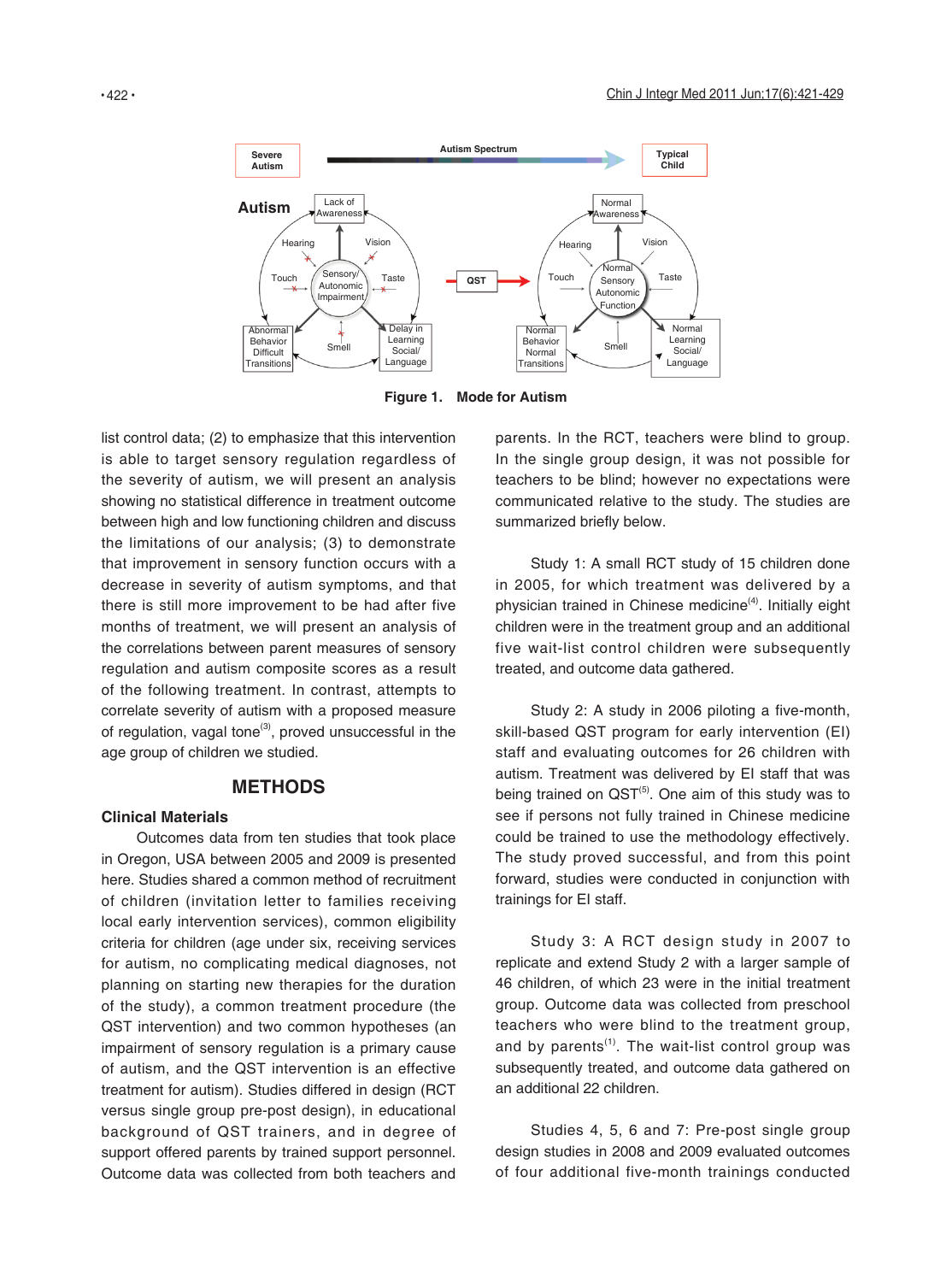in Oregon, USA with each therapist-in-training providing treatment to one or two children. Numbers of children in these studies were 10, 14, 10 and 15, respectively. During these studies, training materials and procedures for parents and QST therapists were further developed and refined. Starting with Study 5, cardiac vagal tone data was collected $(3)$ .

Studies 8 and 9: RCTs evaluated the impact of a less intensive version of QST where only parents give the Qigong treatment while being coached by a QST therapist. This treatment outcome data will be reported $(2)$  but the wait-list control data is included here. In both of these studies, there were 8 children in the initial treatment group. The wait-list control groups were subsequently treated, and outcome data gathered on an additional 10 children in Study 8 and eight children in Study 9.

Study 10: A pre-post single group design with eight children evaluated treatment outcomes as a result of a single three-hour parent training followed by online support.

#### **The QST Dual Intervention**

Procedures involved in training parents and therapists to deliver the intervention and the methodology itself have been previously described in detail $(4)$ . The QST intervention is a dual intervention delivered by parents and trained staff. The parent version is designed to calm and balance the child on a daily basis. The trainer version is designed to advance the progress of the child from week to week. The parent protocol is given every day, takes about 15 min to deliver, and consists of a sequence of 12 patting, shaking or pressing movements with the following actions according to Chinese medicine: movements 1, 2, 3: open and clear the channels to the brain and senses; movement 4: clear additional functional impediments of the ear; movements 5, 6, 7: promote social interaction and speech, open and nourish the middle Dantien; movements 8, 9: strengthen digestion and elimination, nourish the lower Dantien (丹田): movements 10, 11, 12: calm and quiet the child, improve sleep, nourish the upper Dantien.

### **Timetable for Delivery of the QST Dual Intervention**

 After the children were pre-tested, parents received training in the methodology from an EI staff person who had been trained in the QST methodology

(QST trainer). Following this, the QST trainer met with families for twenty, half-hour visits over the fivemonth intervention. At each visit trainers gave the child a treatment, and provided additional training and support to the parent in the methodology. Five months later, outcome data was gathered, and shared with the parents at an exit interview that included a recommendation for length of time the treatment should be continued.

### **Items and Methods of Observation**

Over the course of this research, our work has been with autistic children under six years of age. Consequently, our search for reliable and sensitive assessment tools in that age group has led us to try several different assessment tools, and in the cases where evaluative tools were not available, to design and validate the desired tools. This process of change and development is reflected in the data sets presented. The measures we have employed are briefly described below in chronological order of their use.

The Vineland (and Vineland-Ⅱ) Adaptive Behavior Scales<sup>(6)</sup> were used to measure self-help and motor skills. The Autism Behavior Checklist  $(ABC)^{(7,8)}$  was chosen to evaluate autistic behavior in the classroom. The Sensory Profile<sup>(9)</sup> was initially used to measure sensory impairment. The Pervasive Developmental Disorders Behavior Inventory<sup>(10)</sup> (PDDBI) Teacher and Parent Versions were used to measure social/language abilities and maladaptive behavior in the school and home settings. The Autism Parenting Stress Index was developed to measure parent stress in 14 aspects of autism of concern to parents. Current validation data indicate reasonable levels of internal consistency (0.785) and test-retest stability  $(0.772)^a$ . Cardiac vagal tone: measurements were taken with an ambulatory heart rate monitor (EZ-IBI-3, UFI, Morro Bay, CA, USA). The ECG electrodes were placed in a standard configuration on the chest. With the child seated between the parent and the technician, two-minute recordings were made. Vagal tone was quantified using the respiratory sinus arrhythmia editing program

<sup>&</sup>lt;sup>a</sup>The Autism Parenting Stress Index is available online at www. qsti.org. Based on current validation data, it has been slightly modified to omit the first item. With this the internal consistency is 0.827, and test-retest stability is 0.772.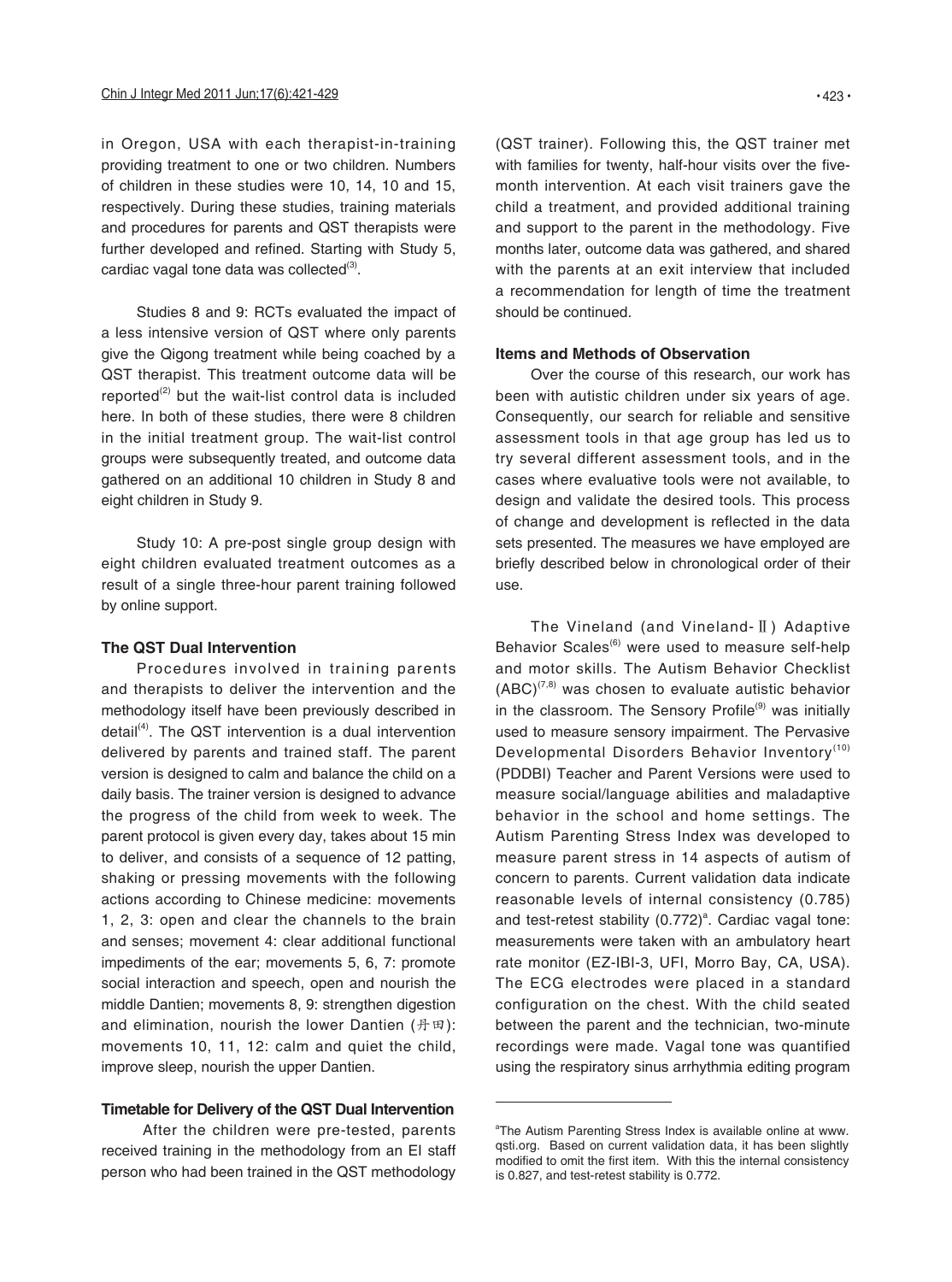from Brain-Body Center, University of Illinois at Chicago(11). The Sense and Self-Regulation Checklist (SSC) was developed to measure sensory and selfregulatory symptoms reported by parents<sup>(12)</sup>. The choice, grouping, and weighting of the questions on the questionnaire derive from the Five Phase Theory of Chinese medicine whereby the five senses are related to five physiological systems that support growth and development, and regulate one another. For the original SSC, scores were divisible into Sense scores (ranging from 0-40) and Self-Regulation scores (ranging from 0-27). An internal consistency alpha coefficient of 0.826 has been demonstrated in studies to date. The SSC has recently been updated to better reflect important items and the response scale has been refined to more accurately assess behaviors. Sense scores now range from 0-75 and Self-Regulation scores now range from 0-132. This updated SSC has also demonstrated relatively high levels of internal consistency (0.909) and test-retest  $(0.755)$  in a smaller sample of children<sup>b</sup>.

#### **Statistical Analysis**

An analysis of the parent and teacher generated pre-assessment data and severity of autism for participants from the pooled studies was conducted to determine equivalence using univariate and multivariate analysis of variance using group as the independent variable.

Pre- to post-treatment effect analyses were conducted in several sequences. Initially, preassessment scores for treatment and control groups were analyzed to determine equivalence. The next set of analyses tested the changes that occurred in the scores from pre- to post-intervention assessments. These analyses were conducted to document any changes exhibited from pre to post in both treatment and control groups and to determine whether these changes were statistically significant. Paired t-tests were used to conduct these analyses.

To test the hypothesis that the QST intervention has a significant main effect, the multivariate analysis of covariance (MANCOVA) and analysis of covariance (ANCOVA) were conducted separately on parent and teacher generated data using post assessment scores as the dependent variable, treatment as the

independent variable and pre-assessment scores as covariates. Parent and teacher data were treated separately to reflect the different contexts with which observations were conducted: the home and the classroom. MANCOVA/ANCOVA were employed due to the deviations from full random assignment as discussed previously. Univariate ANCOVA and follow-up t-tests with Bonferroni adjustments were employed when overall MANCOVA/ANCOVA tests were significant to identify specific differences in outcomes by group. SPSS generates partial etasquared as an effect size estimate in the general linear model $(13)$ . Partial eta-squared is equivalent to  $r^2$ . Using the formula for deriving r from Cohen's  $d^{(14)}$ , it is possible to establish ranges in partial eta<sup>2</sup> that coincide with Cohen's original small, medium and large classifications $(15)$  with numbers in the range from 0.01-0.06 indicating a small effect size, numbers in the range of 0.06 and 0.14 indicating medium size effect and numbers >0.14 indicating a large effect size.

To determine whether there was a differential effect of the treatment by severity of autism as measured by the teacher ABC at pre-treatment, a twostage analytic approach was taken when analyzing parent data. First, a data analytic approach similar to that described above was used. However, a failure to reject the null hypothesis in the approach does not signify equivalence. To test for equivalence in outcomes, the confidence interval approach for equivalence testing<sup> $(16)$ </sup> was used, setting the theoretical/clinical boundary of equivalence of +20% of mean gain of the lower severity group.

A Pearson correlation analysis was conducted to determine the relationship between changes in measures of sense/self-regulation impairment, autism outcomes, and vagal tone. The  $r^2$  value is an appropriate measure of association effect size estimate $^{(17)}$  and can be interpreted as the percent of variance in the correlational variable accounted for. For example, if the  $r^2$ =0.64, 64% of the change in the outcome is accounted for by changes in the sense/ self-regulation impairment scoring tool.

# **RESULTS**

### **Pre-Intervention Equivalence**

The analysis of the parent generated pre-<sup>b</sup> The SSC is available online at www.qsti.org example and treatment data for participants from the pooled studies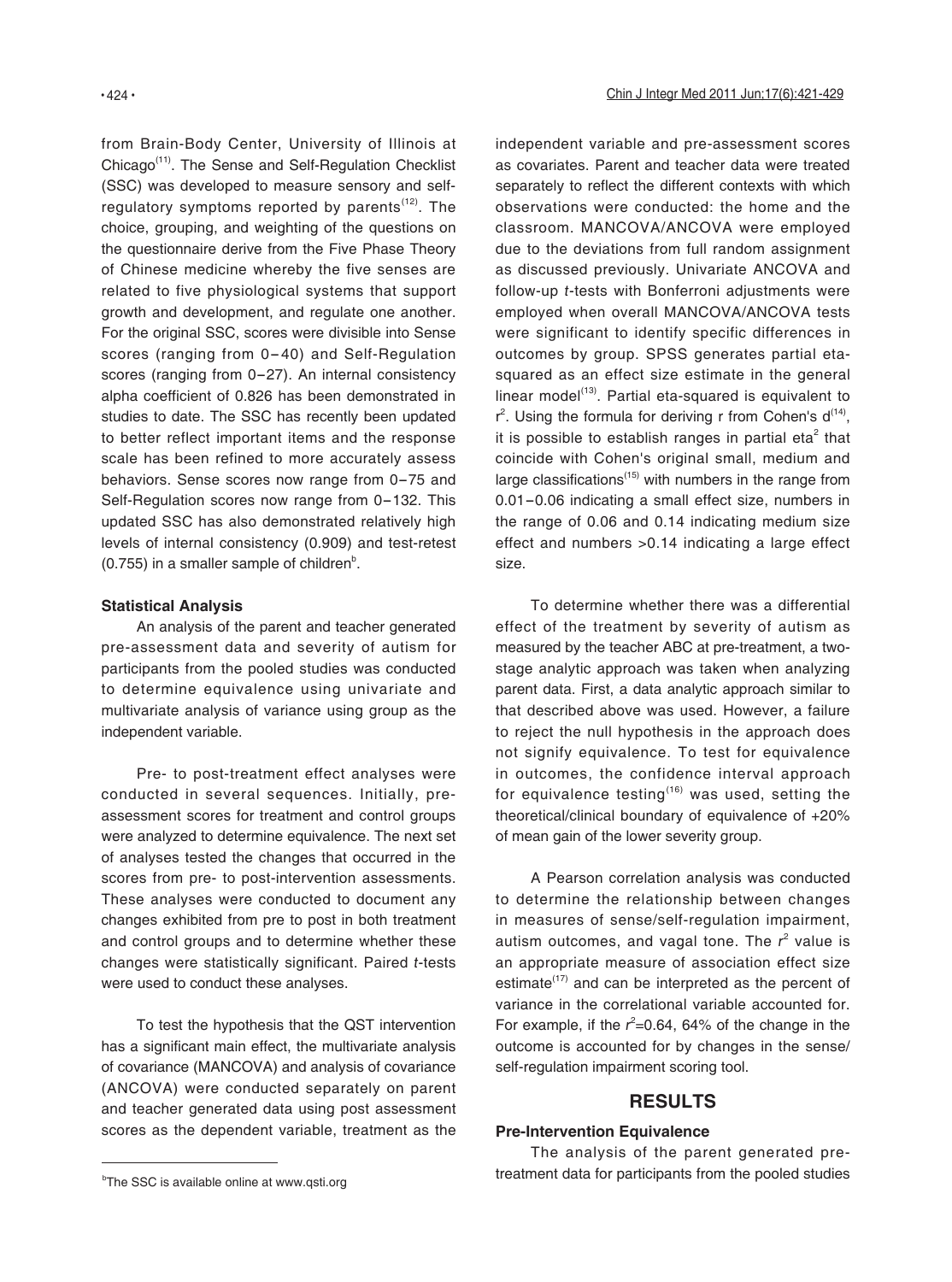revealed no overall statistical differences between groups. The Pillai's trace criterion was adopted as the most conservative test statistic<sup> $(18)$ </sup>. For the parent generated data, Pillai's trace=0.015, F(2,125)=0.923,  $P=0.400$ .

For the teacher generated data, the analysis of variance (ANOVA) revealed no overall statistical differences between groups at pre-assessment,  $F(1,164) = 2.90$ ,  $P = 0.090$ . Though there were no significant pre-treatment differences in parent and teacher data, the pooling of data across studies deviates from full random assignment and indicated the ANCOVA would be preferable to test for main treatment effects and control for initial differences.

The analysis of the parent and teacher generated pre-assessment data for participants from the pooled studies was also conducted using the multivariate analysis of variance (MANOVA) using severity of autism as the dependent variable. For the parent generated data, this analysis revealed an overall statistical differences between groups at preassessment, Pillai's trace=0.222, F(2,117)=16.70, P<0.0001. Bonferroni adjusted post-hoc univariate analysis of variance identified significant differences on both parent variables. Significant pre-treatment differences in parent and teacher data and the pooling of data across studies deviating from full random assignment, the MANCOVA is needed to test for main treatment effects and control for initial differences.

## **Pre-Post Intervention Effects (Hypothesis 1)**

ANCOVA/MANCOVA were used to test for the intervention effects in the classroom and home settings related to measures on autism and sensory and self-regulation impairment. Results for teacher data indicate a small overall treatment effect on the ABC. This is equivalent to a difference of 10 points on the 167 point scale. With items on the ABC having different weights from 1-4, an improvement of 10 points could be achieved with improvement of between 3 to 10 of the 57 items on the ABC. For example, "actively avoids eye contact" is worth four points, and "does not respond to own name" and "does not follow simple commands (come here, sit down)" are worth one point each. Improvement in each of these items would improve the overall score by 6 points. Improvement of 10 points would represent somewhat greater improvement.

The results for parent data indicate a large overall treatment effect on the Parent PDDBI Autism Composite, Autism Parenting Stress Index, and the Sense and Self-Regulation Checklist. Bonferroni adjusted post-hoc univariate ANCOVA found significant treatment effects for the PDDBI Autism Composite, Parental Stress; and, the Sense and Self-Regulation Checklist (Table 1).

# **Differential Effects by Severity of Autism (Hypothesis 2)**

MANCOVA/ANCOVA were also used to test for severity of autism effects in the classroom and home settings related to measures of autism and sensory regulation impairment. Results for parent data failed to identify any severity of autism effects on outcomes. Bonferroni adjusted post-hoc univariate ANCOVA did not find significant severity effects for the Sensory and Self-Regulation Checklist, nor the PDDBI Autism Composite (Table 2).

Because lack of difference does not necessarily mean equivalence, the confidence interval approach

|                                   | Main intervention effect |      |        |                          |  |  |
|-----------------------------------|--------------------------|------|--------|--------------------------|--|--|
| Variable                          | d.f.                     | F    | P      | Partial eta <sup>2</sup> |  |  |
| Teacher data                      |                          |      |        |                          |  |  |
| <b>ANCOVA</b>                     |                          |      |        |                          |  |  |
| <b>Autism Behavior Checklist</b>  | 1,151                    | 8.9  | 0.003  | 0.056                    |  |  |
| <b>Parent Data</b>                |                          |      |        |                          |  |  |
| <b>MANCOVA</b>                    | 3,108                    | 10.6 | 0.0001 | 0.316                    |  |  |
| <b>ANCOVA</b>                     |                          |      |        |                          |  |  |
| Parent PDDBI Autism Composite     | 1,110                    | 20.6 | 0.0001 | 0.225                    |  |  |
| Sense & Self-Regulation Checklist | 1,110                    | 23.9 | 0.0001 | 0.251                    |  |  |
| Autism Parenting Stress Index     | 1,110                    | 17.2 | 0.0001 | 0.195                    |  |  |

**Table 1. Treatment Effects**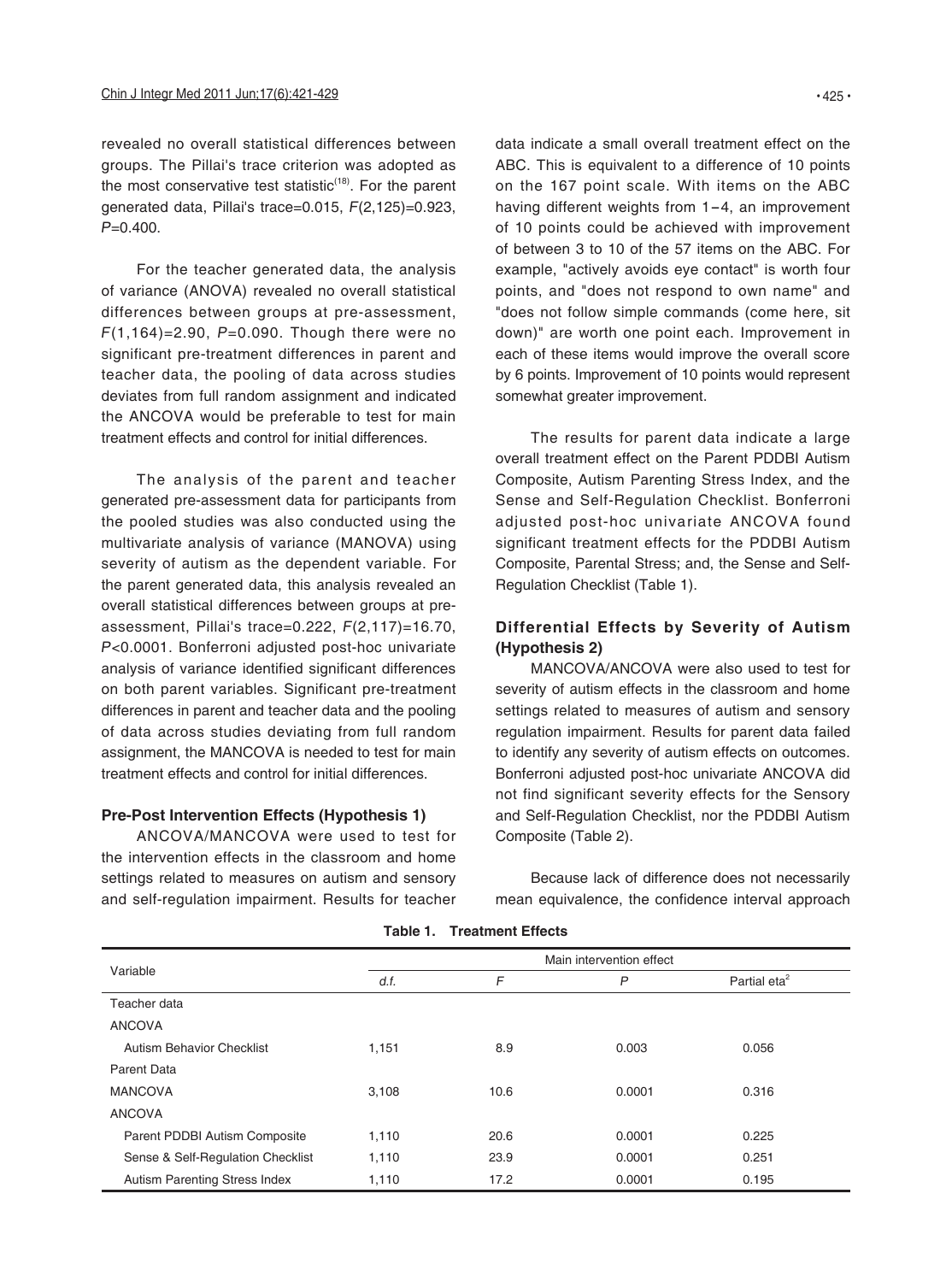to equivalence testing was also conducted. Two means (in this case mean gain scores) can be defined to be equivalent if the 95% confidence interval (95% CI) of the mean difference is wholly contained within the tolerance limits set. This condition was not met, which is not surprising given the large standard deviations. We are unable at this point to determine whether the treatment is truly equivalent across the severity of the autism spectrum.

# **Relationships between Changes in Measures of Sensory Regulation, Composite Autism Scores and Vagal Tone (Hypothesis 3)**

Pearson point-biserial correlations were conducted between pre-post difference scores on measures of autism, sensory and self-regulation impairment, vagal tone and parenting stress to examine the relationships between sensory regulation, autism and vagal tone. As hypothesized, there was a significant positive correlation found between changes in autism and sensory and self-regulation impairment (0.597, with a 95%CI of between 0.46 and 0.71). The  $r^2$  value is 0.356, with a 95%CI of between 0.21 and 0.50. This is equivalent to a large effect size. Significant correlations between vagal tone, sensory regulation and autism were not found. The correlations between vagal tone and parental measures of changes in autism and sensory regulation impairment were 0.030 and 0.048 respectively. Changes in parenting stress were also significantly correlated with changes in sensory regulation (Table 3).

In Table 4, we examine the correlations between sensory impairment and parent measures of autism after the first five months of treatment. There was still a significant positive correlation found between sensory and self-regulation impairment (0.782), with a 95% CI of between 0.70 and 0.85 indicating that

|                                   |                          | $10000$ $\leq$ $00000$ $\leq$ $00000$ |       |                          |  |
|-----------------------------------|--------------------------|---------------------------------------|-------|--------------------------|--|
|                                   | Main intervention effect |                                       |       |                          |  |
| Variable                          | d.f.                     | F                                     | P     | Partial eta <sup>2</sup> |  |
| Parent data                       |                          |                                       |       |                          |  |
| <b>MANCOVA</b>                    | 2,102                    | 2.27                                  | 0.108 | 0.043                    |  |
| Post-Hoc ANCOVA                   |                          |                                       |       |                          |  |
| Parent PDDBI Autism Composite     | 1.103                    | 3.69                                  | 0.057 | 0.035                    |  |
| Sense & Self-Regulation Checklist | 1.103                    | 0.353                                 | 0.554 | 0.003                    |  |

#### **Table 2. Severity of Autism Effects**

#### **Table 3. Correlations between Changes in Measures of Autism, Sensory and Self-Regulatory Impairment, Vagal Tone and Parenting Stress**

| Variable                                              | Changes in<br>vagal tone | Changes in sensory and<br>self-regulatory impairment | Changes in parent<br>measure of autism | Changes in        | Changes in teacher<br>parenting stress measure of autism |
|-------------------------------------------------------|--------------------------|------------------------------------------------------|----------------------------------------|-------------------|----------------------------------------------------------|
| Changes in vagal tone                                 |                          | $0.030(n=44)$                                        | $0.048(n=31)$                          | $-0.233(n=40)$    | $-0.106$ (n=36)                                          |
| Changes in sensory and self-<br>regulatory impairment |                          |                                                      | $0.597**$ (n=114)                      | $0.485$ (n=89)    | $0.241^*$ (n=104)                                        |
| Changes in parent measure<br>of autism                |                          |                                                      |                                        | $0.327$ ** (n=76) | $0.392**$ (n=90)                                         |
| Changes in parenting stress                           |                          |                                                      |                                        |                   | $0.252^*$ (n=69)                                         |
| Changes in teacher measure<br>of autism               |                          |                                                      |                                        |                   |                                                          |

Notes: "correlation is significant at the 0.05 level (2-tailed); ""correlation is significant at the 0.01 level (2-tailed); the same below

| Table 4. Correlations between Post-Treatment Measures of Autism, Sensory |
|--------------------------------------------------------------------------|
| and Self-Regulatory Impairment, Vagal Tone and Parenting Stress          |

| Variable                                  | Vagal tone | Sensory and self-<br>regulation impairment | Parent measure<br>of autism | Parenting stress  | Teacher measure<br>of autism |
|-------------------------------------------|------------|--------------------------------------------|-----------------------------|-------------------|------------------------------|
| Vagal tone                                |            | $-0.139$ (n=44)                            | $-0.136(n=31)$              | $-0.068$ (n=40)   | $-0.108$ (n=30)              |
| Sensory and self-regulation<br>impairment |            |                                            | $0.782**$ (n=114)           | $0.585**$ (n=105) | $0.326**$ (n=82)             |
| Parent measure of autism                  |            |                                            |                             | $0.559**$ (n=92)  | $0.485**$ (n=94)             |
| <b>Parenting stress</b>                   |            |                                            |                             |                   | $0.401**$ (n=86)             |
| Teacher measure of autism                 |            |                                            |                             |                   |                              |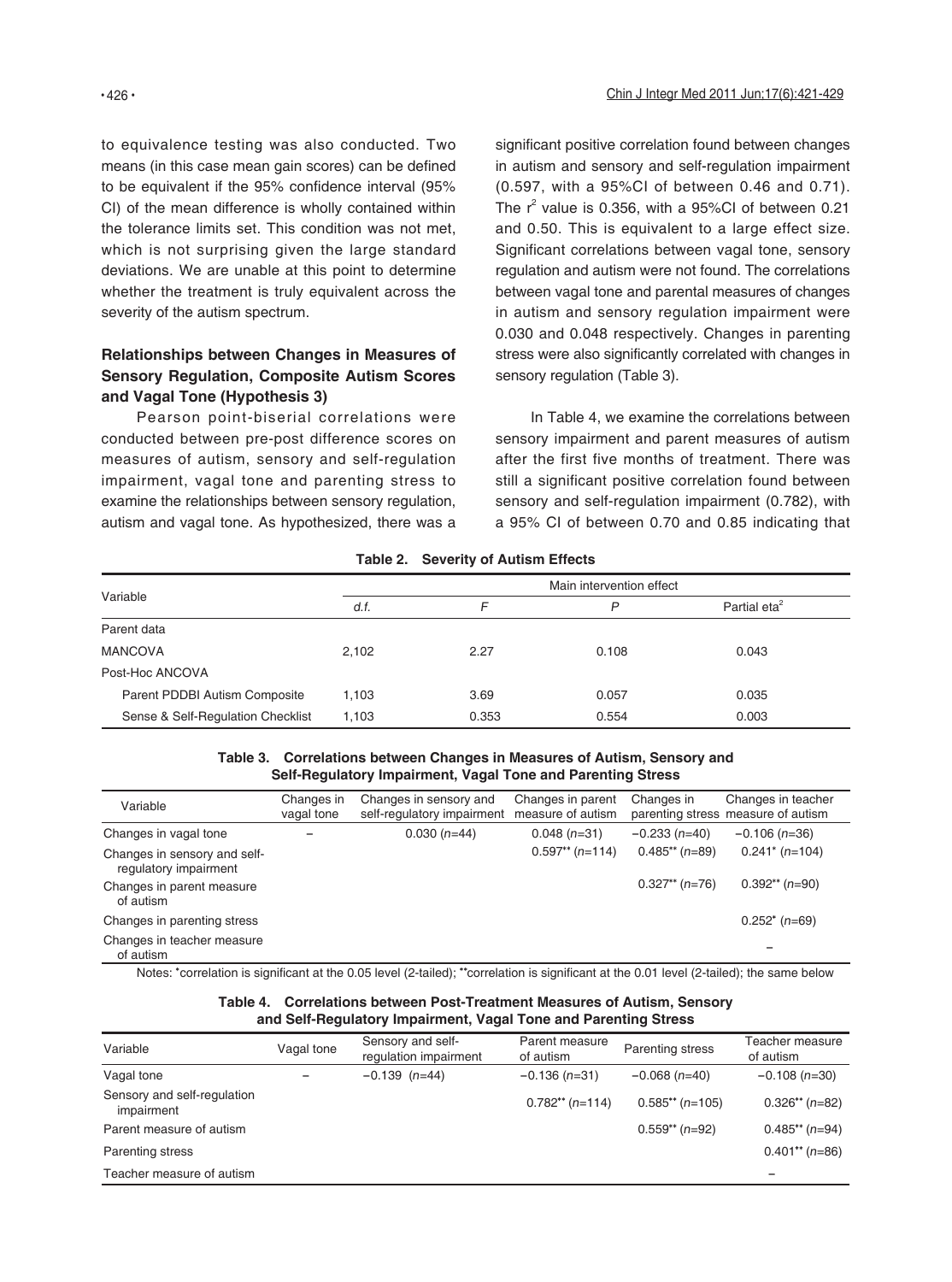impairment of sensory regulation still accounted for between 49% and 72% of the severity of autism  $(P<0.001)$ . The  $r<sup>2</sup>$  value is 61%. This is equivalent to a large effect size.

# **Treatment Effects on Measures of Autism and Sensory Regulation Impairment**

 The scores from the Teacher ABC, the parent PDDBI Autism Composite, the Sense and Self-Regulation Checklist, and Autism Parenting Stress Index were used in the analysis. Significant intervention effects were found on all four measures. The effect sizes (partial eta<sup>2</sup>) are in the small range for the teacher measures and in the large range for parent measures.

# **Severity of Autism Effects on Autistic Behavior and Sensory Regulation Impairment**

Teacher ABC scores were used to divide the group into lower and higher functioning. Scores from the parent PDDBI Autism Composite and the Sense and Self-Regulation Checklist were used in the analysis. There were no significant outcome differences between higher and lower functioning children for any of the measures  $-$  both groups improved.

# **Relationship between Severity of Sensory Regulation Impairment and Severity of Autism**

Correlation analysis indicated that improvements in sensory regulation accounted for 36% of the improvements in total autism scores at five months of the intervention with significant difference (P<0.001). Correlations between post-treatment sensory regulation scores and total autism scores indicated that impairment of sensory regulation still accounted for over 50% of the severity of autism (P<0.001). In contrast, there was no significant correlation between changes in vagal tone measurements and changes in severity of autism scores.

# **DISCUSSION**

In the U.S. today, the diagnosis of autism in children rests upon the appearance of two specific criteria by the age of three years<sup> $(19)$ </sup>: autistic behavior and delays in social and language skills. A third criteria—sensory impairment, or abnormal sensory responses—is present in over 90% of children with autism $^{(20)}$  but is considered a co-morbid rather than a core symptom of autism<sup>(21)</sup>. The model that we are

proposing for autism states that sensory impairment is a core symptom in autism and underlies the characteristic behavioral abnormalities and social/ language delays. In this paper, we present data that supports this model in several ways: (1) we show that a treatment that results in a decrease in sensory impairment results in a decrease in severity of autism; (2) we show that over one-third of the improvement of autism is accounted for by an improvement in sensory impairment; (3) we show that at the end of five months of treatment, sensory impairment continues to account for over 50% of the severity of autism.

In proposing this model for diagnosing autism and supporting it with research data, we wish to elevate the importance of sensory impairment to the general understanding of autism, and demonstrate that when sensory impairment is treated, autism is reversible. The treatment described here differs from other accepted treatments for autism in that it is a manual treatment directed at the body of the child and has its therapeutic effect via the skin and sensory nervous system. This is in contrast to other treatments for autism that use behavioral and language approaches and for which the child requires some language to benefit. In presenting our analyses showing that both high and low functioning children benefit from the intervention, we wish to clarify that in contrast to higher functioning children, lower functioning children often lack language. The fact that children with little or no language improved on measures of autism with this treatment has major clinical ramifications in that for the first time, we have a treatment that can help even the most severely effected children.

It has been our clinical observation that the nature of the sensory impairment seen in autism is uniquely characterized by a mixed abnormality of sensory thresholds to pain and light touch at multiple areas of the surface of the body. This is confirmed by data from the validation study of the SSC, which discriminates children with autism from other groups on the basis of abnormal sensory responses that are more severe and involve more senses, and abnormal touch/pain responses characterized by hypo-reactivity to injurious stimuli and hyper-reactivity to non-injurious stimuli. While hearing, taste, smell and vision were sometimes affected in the children that we worked with, there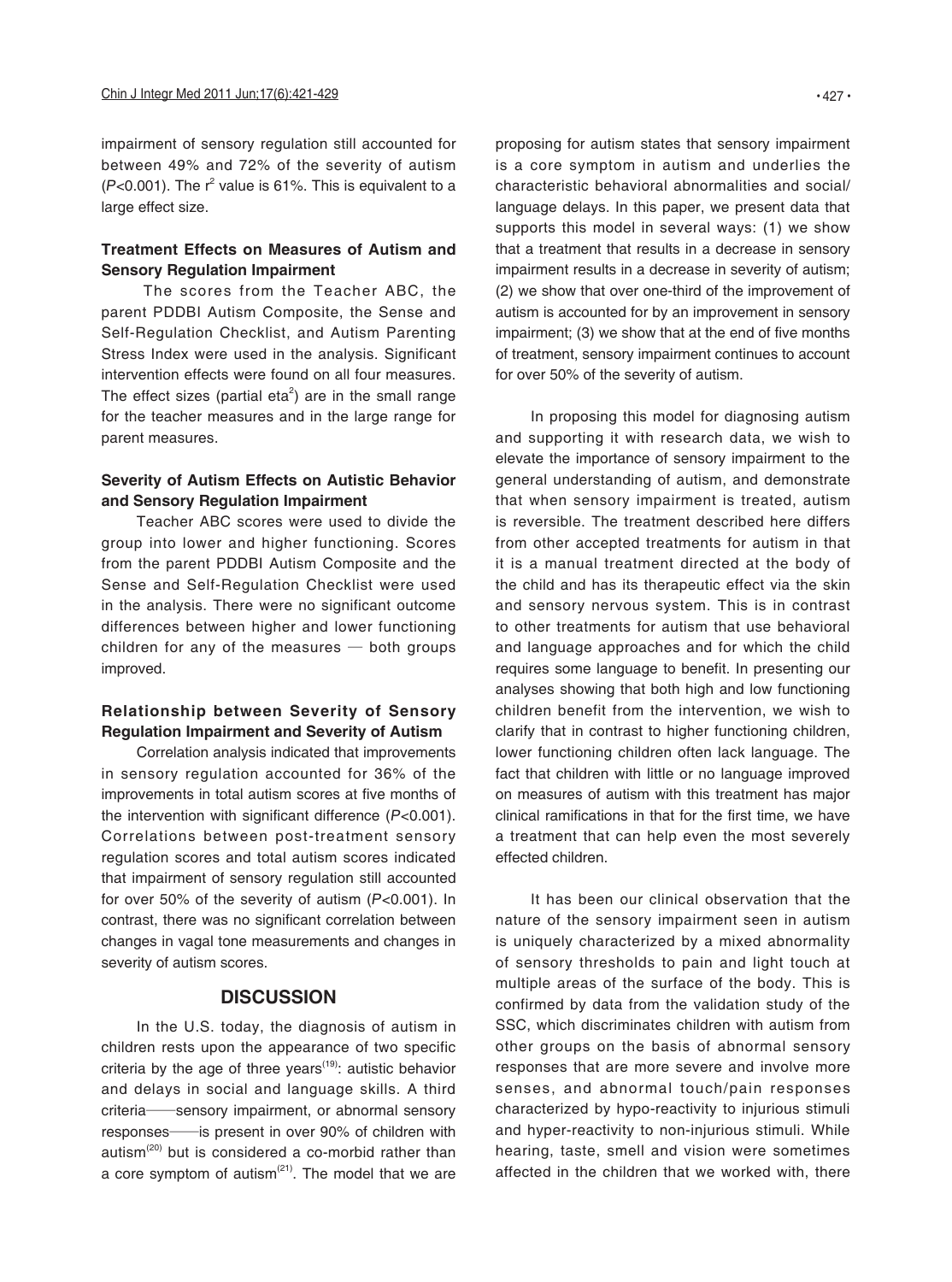was invariably an abnormality of touch/pain on multiple areas of the body. Within a few months of treatment, the circulation of qi and blood to these areas of the skin surface had normalized and touch/pain responses were normal; with that, social development and language acquisition improved. A diffuse tactile abnormality early in development in a setting of multi-sensory abnormalities would go some distance towards explaining the reports of abnormal brain development in autism. The sense of touch is known to progressively inform structural brain development in that the development in the sensory cortex of the internal body image is dependent on the instructional role of the skin and is formed in a sequence that begins at the periphery and ends at the cortex $(22)$ . An animal model for early sensory neuropathy shows aberrant development of the sensory cortex $(23)$ . The internal body image helps organize sensory information relative to a "self" and a "world around"<sup>(24)</sup> and is foundational for social development. The presence of significant quantities of aberrant tactile information from the surface of the body prior to the establishment of the internal body image would be expected to profoundly impede brain development, just as the normalization of incoming tactile information would be expected to promote it.

Thus far, our work has taken us from investigating the effectiveness of this methodology in the hands of a trained physician and parents, to investigating its effectiveness in the hands of trained parents via trained support personnel. The choice to focus on an application for delivery by parents was made as it became increasingly clear that the key to a successful outcome for the child was a parent that was able to learn the methodology, incorporate it into the child's daily routine and keep it there for five months while adjusting the massage to the child's changing physical responses along the way. When this happened, the child improved, and parent stress in caring for the child diminished significantly. Much of our work in the past three years has been in refining training materials for parents and support staff so that parents could master a core set of observational skills and physical responses in order to better tune their massage to the child's needs.

Since the beginning, one of the most satisfying aspects of participating in this research has been the real reduction in stress that the program has afforded parents. Where parents identified items such as tantrums, aggression and self-injurious behavior scored on the Parenting Stress Index pre-test as "so stressful we sometimes feel we cannot cope", they were notably less stressful on post-testing. Not only did the children calm down and become more aware of others, but they slept and ate better, transitioned and self-soothed better, and learned better. Feedback from parents indicates that the home QST program gave parents a useful tool to help manage difficult behaviors in the moment.

The demonstration of improvement in sensory regulation in response to treatment, in conjunction with the continued presence of impaired sensory regulation on post-treatment measures confirms that five months is too short a length of time to maximize the benefit from this treatment. In the future, we intend to study this intervention for two years and determine the length of time required until no further improvement in sensory impairment is evident. In the meantime, taken as a whole, the data supports the proposition that this intervention is sufficiently developed for early intervention in autism, and is suitable to be among the first offered to parents of both higher and lower functioning children at the time of diagnosis.

### **Acknowledgements**

We wish to gratefully acknowledge the families and early intervention programs that participated in our research. In addition, we wish to thank Dr. Stephen Porges and Dr. Keri Heilman for training and support in gathering vagal tone data and Dr. Louis Homer for invaluable assistance in organizing and writing the manuscript.

# **REFERENCES**

- 1. Silva LMT, Schalock M, Ayres R, Bunse C, Budden S. Qigong massage treatment for sensory and self-regulation problems in young children with autism: a randomized controlled trial. Am J Occup Ther 2009;63:423-432.
- 2. Silva LMT, Schalock M, Gabrielsen K. The QST home program: RCT of a parent-delivered treatment for autism. Am J Occup Ther (in press).
- 3. Porges SW. The vagus: a mediator of behavioral and visceral features associated with autism. In: Bauman ML and Kemper TL, eds. The neurobiology of autism. Baltimore, MD: Johns Hopkins University Press; 2004:65-78.